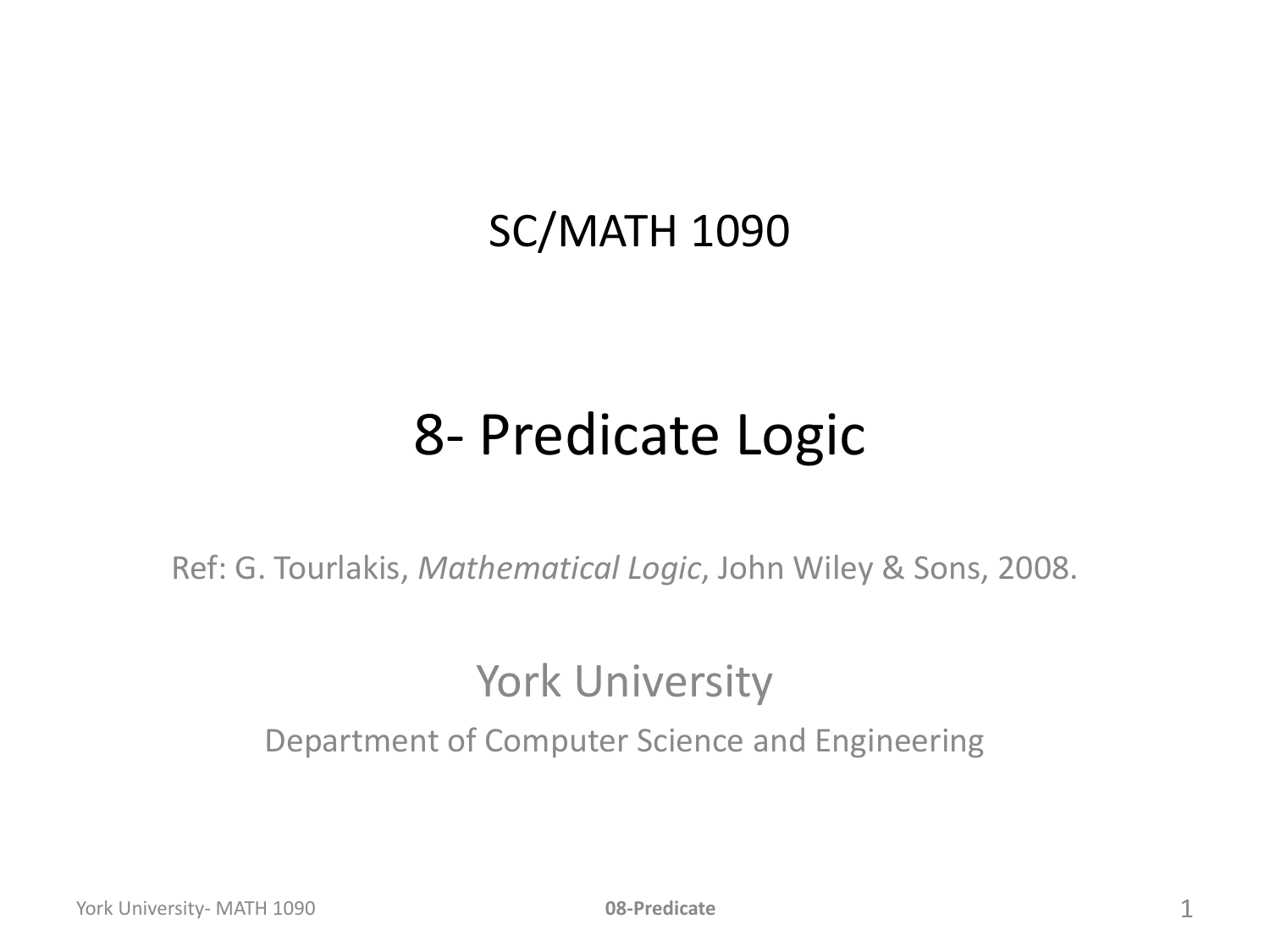### **Overview**

- Why do we need predicate logic?
	- Boolean Logic is totally insufficient. It can not handle objects, such as numbers, sets, strings, etc.
- Alphabet
- Term calculation
- Formula calculation- predicate logic
- Extending definitions :
	- complexity, priority, bracket reduction
	- Tautologies (and abstractions)
	- Substitution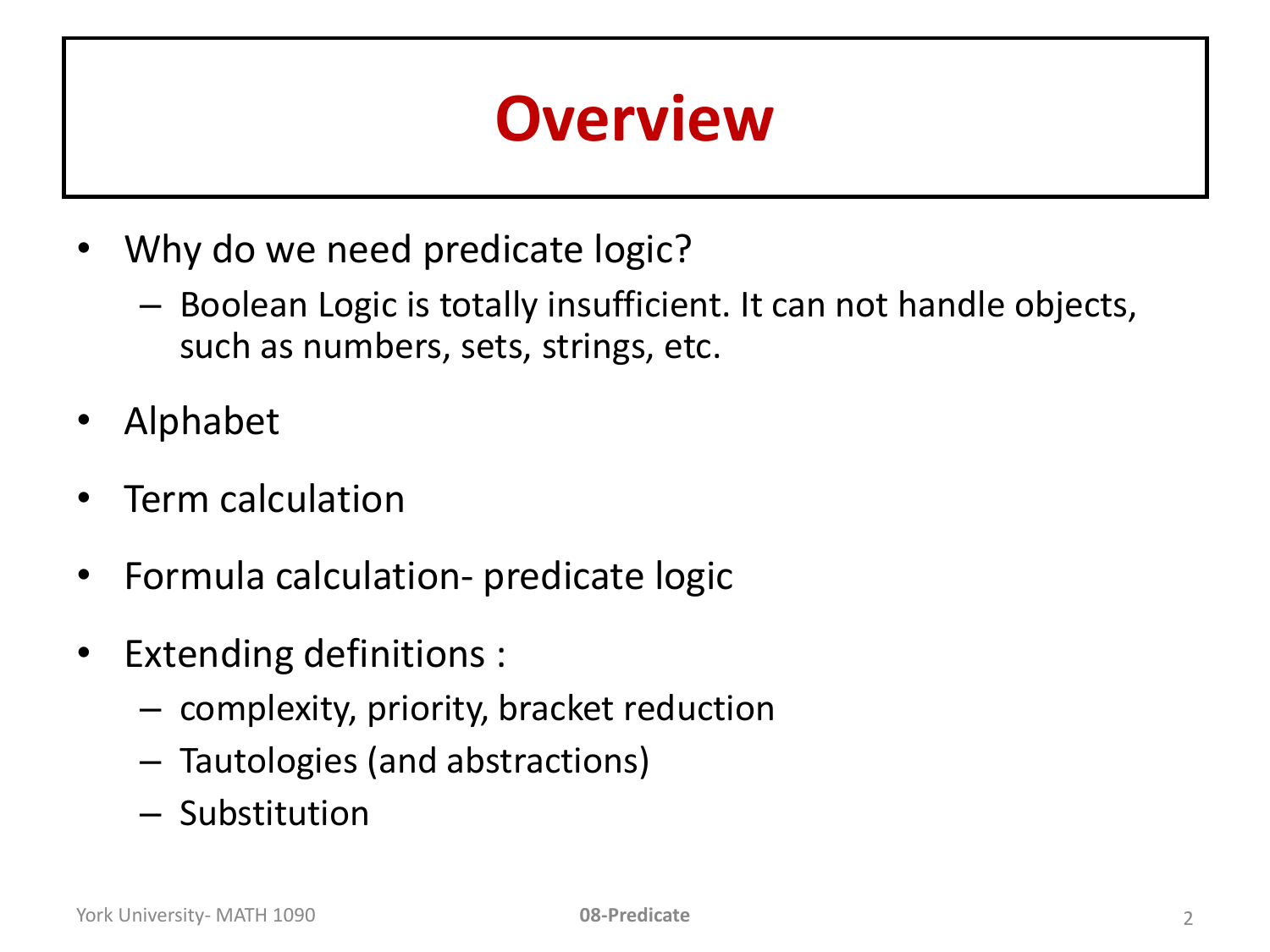# **Alphabet for Predicate Logic**

- Logical symbols (fixed part of the alphabet) :
	- Boolean Alphabet, i.e. Boolean variables, Boolean constants, brackets, and Boolean connectives
	- Object variables
		- x, y, z, u, v, w with or without primes or subscripts
	- Symbol for equality of objects: =
	- $-$  The universal quantifier symbol:  $\forall$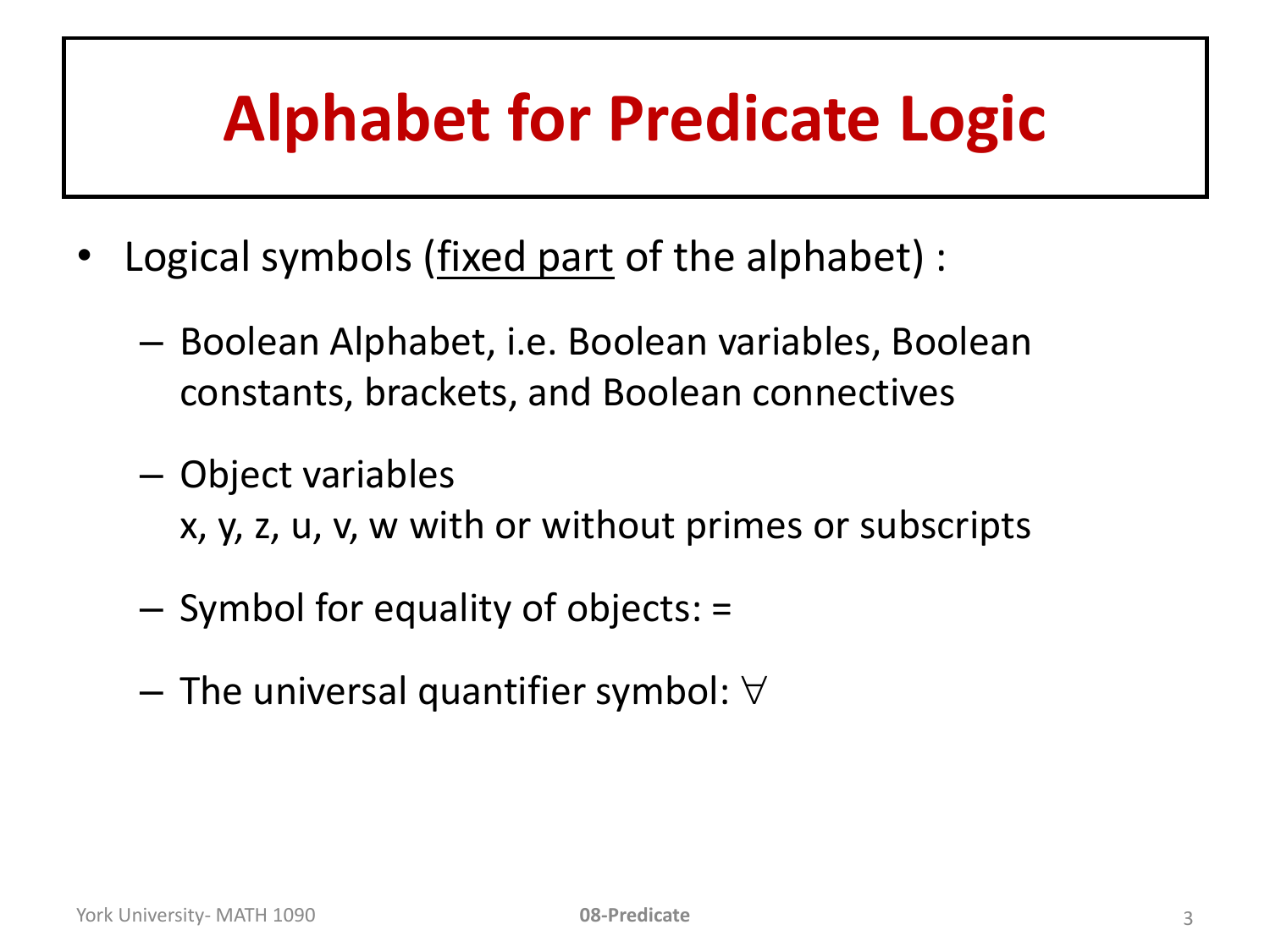# **Alphabet for Predicate Logic- cont.**

- Nonlogical symbols (variable part, based on application):
	- Zero or more object constants
		- $\circ$  Examples: 1, 1000, {1}, {1,2,3}, {}
		- $\circ$  Denoted generally as a, b, c with or without primes or subscripts
	- Zero or more functions
		- $\circ$  Examples: +, -,  $\cap$ ,  $\cup$
		- o Denoted generally as *f, g, h* with or without primes or subscripts
	- Zero or more predicates
		- $\circ$  Examples: >,  $\leq, \leq$
		- $\circ$  Denoted generally as  $\varphi, \psi$  with or without primes or subscripts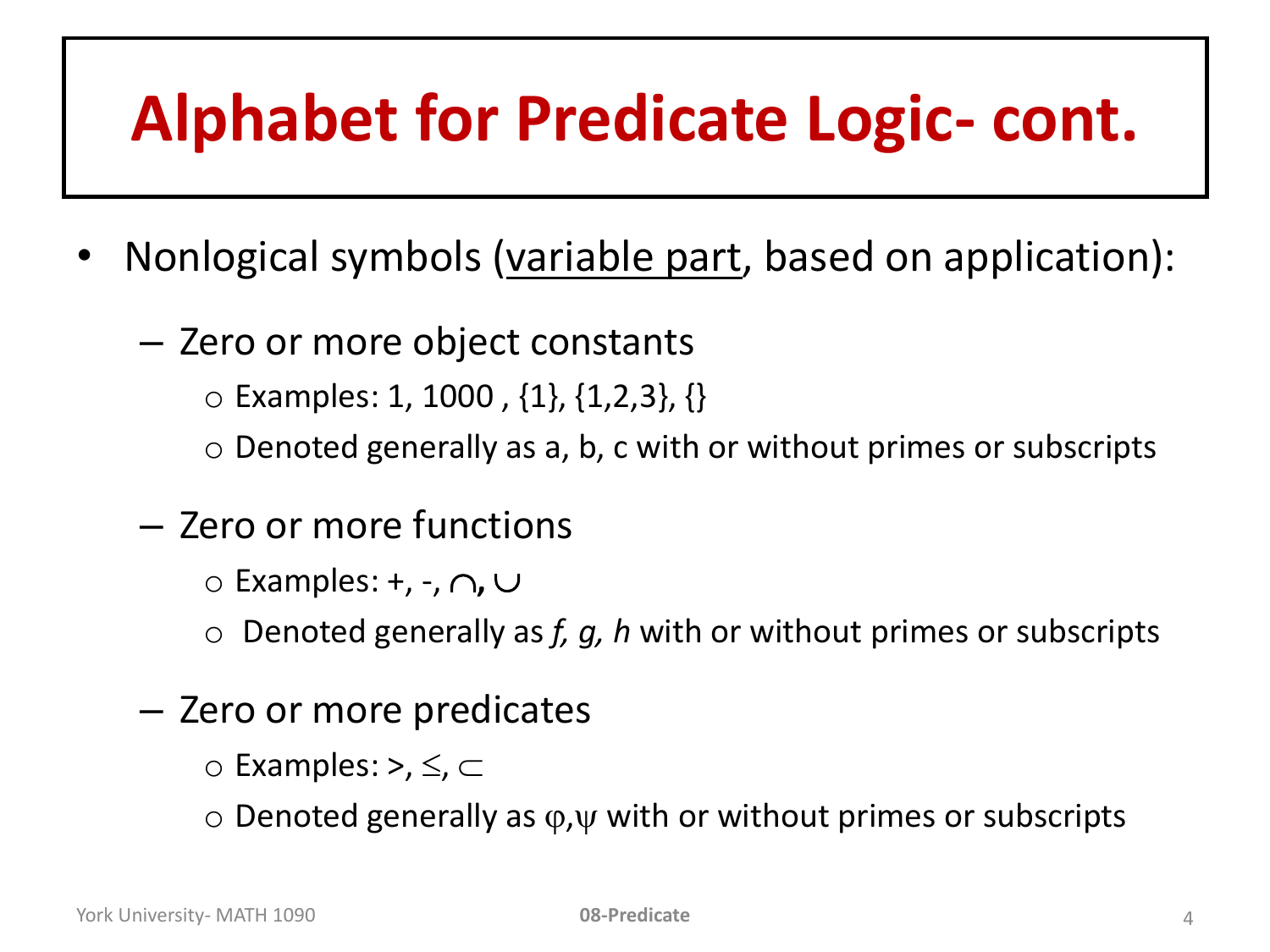# **First order language**

- In first order language, we can talk about formulas and objects
	- Well-formed formulae
		- Atomic formulae (complexity =zero)
		- More complex formulae (complexity > 0)
	- Terms
		- Atomic terms (complexity=zero)
		- More complex terms (complexity >0)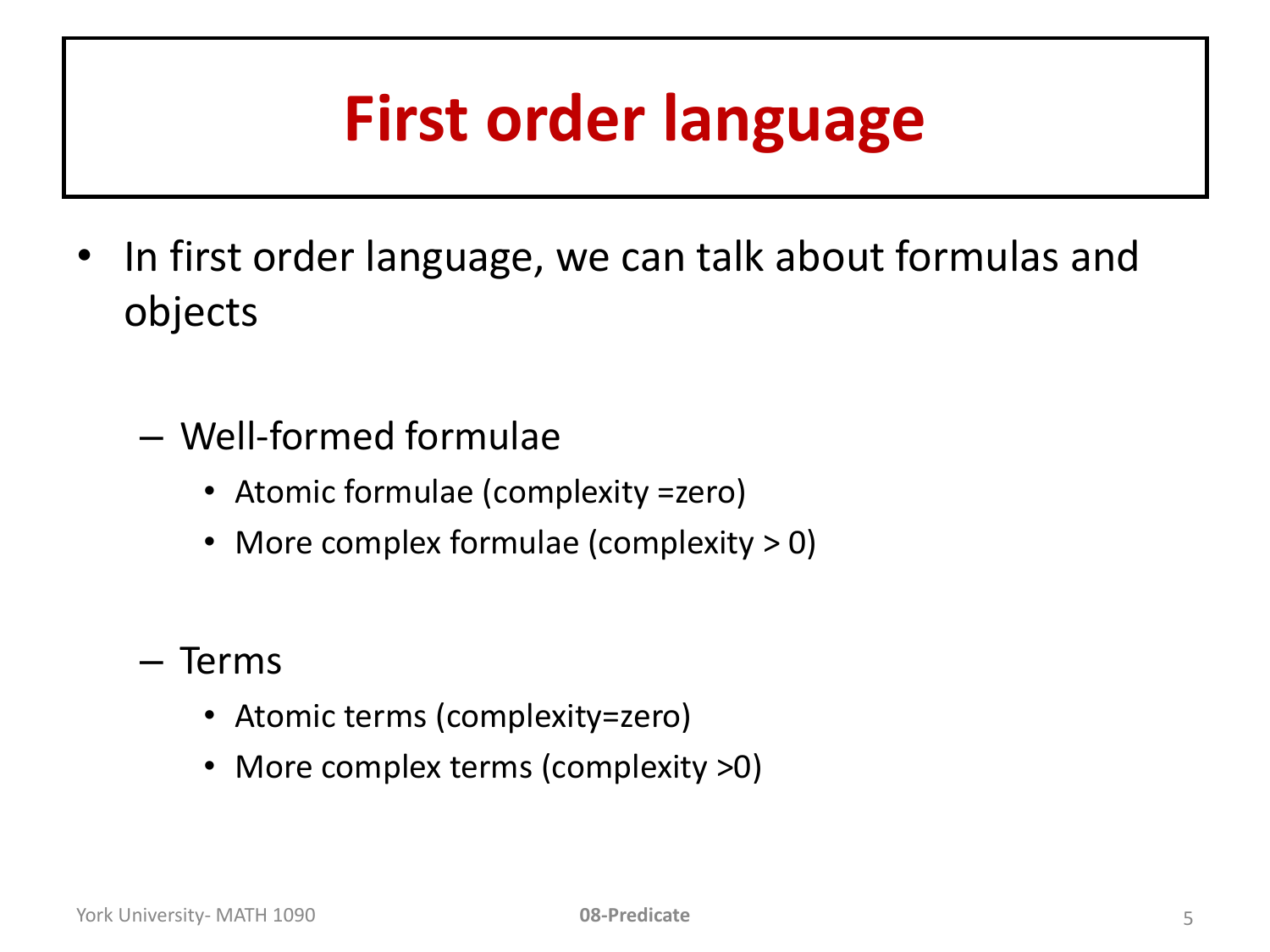# **Term Calculation (Term-Parse)**

- A *term-calculation* is any finite and ordered sequence of strings that we may write respecting the following rules:
	- 1) At any step, we may write an *object variable* or an *object constant*
	- 2) At any step, for a function *f* of arity *n*, we may write *ft1 t2 ...t<sup>n</sup>* provided that  $t_1$ ,  $t_2$ , ...,  $t_n$  are terms written in a previous step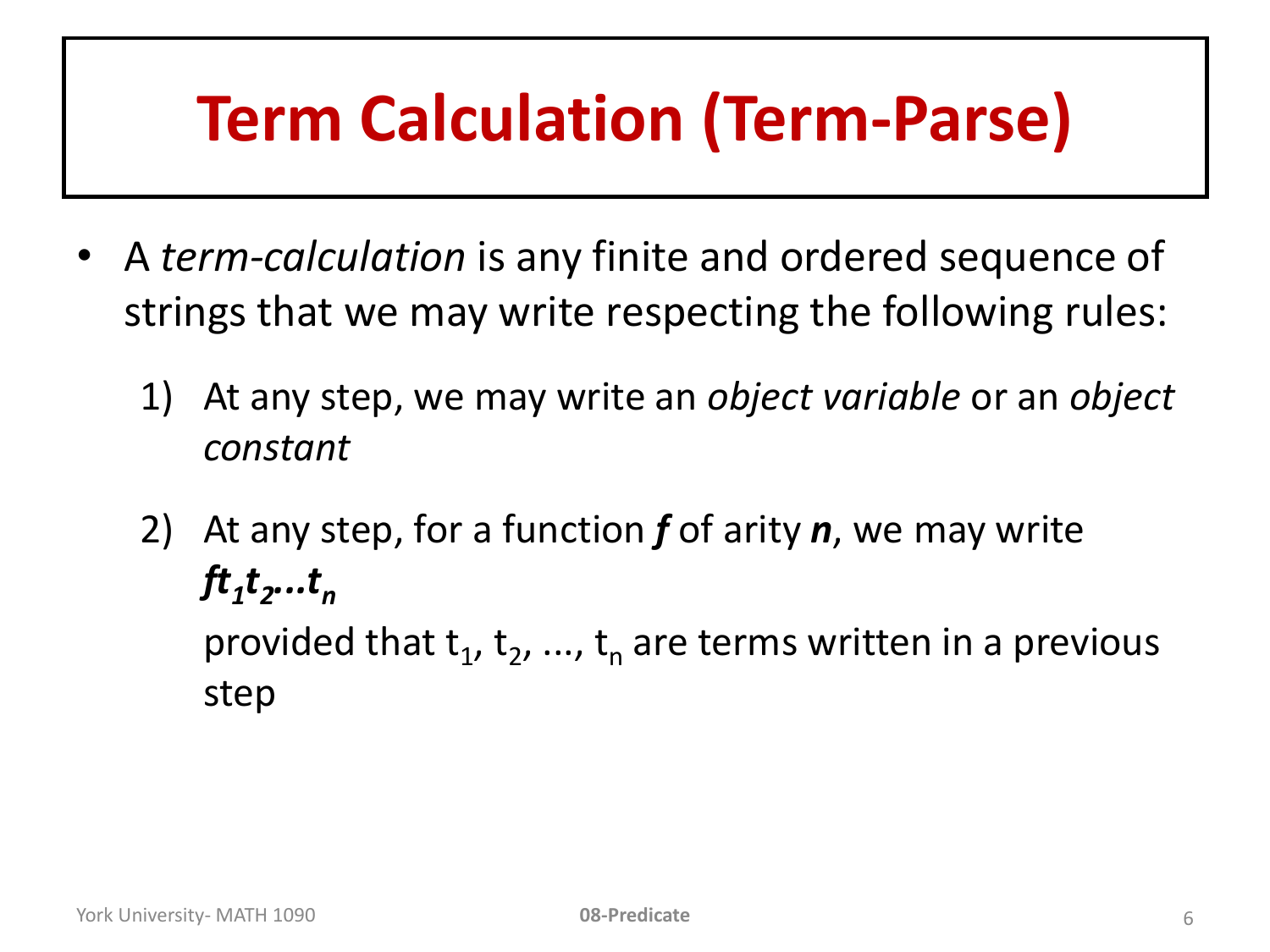# **Complexity of terms**

- **Definition**. **(Complexity of terms)** The complexity of a term is defined to be the number of function symbols.
- We will use the symbols *t* and *s* to denote terms.
- Since  $ft_1t_2...t_n$  is not familiar, we sometimes write it as *f(t1, t2, ...tn)*. But note this is NOT the formal definition.
- Just like the Boolean formula definition, we can define terms **recursively** as well.
- Top-down and bottom-up parse for terms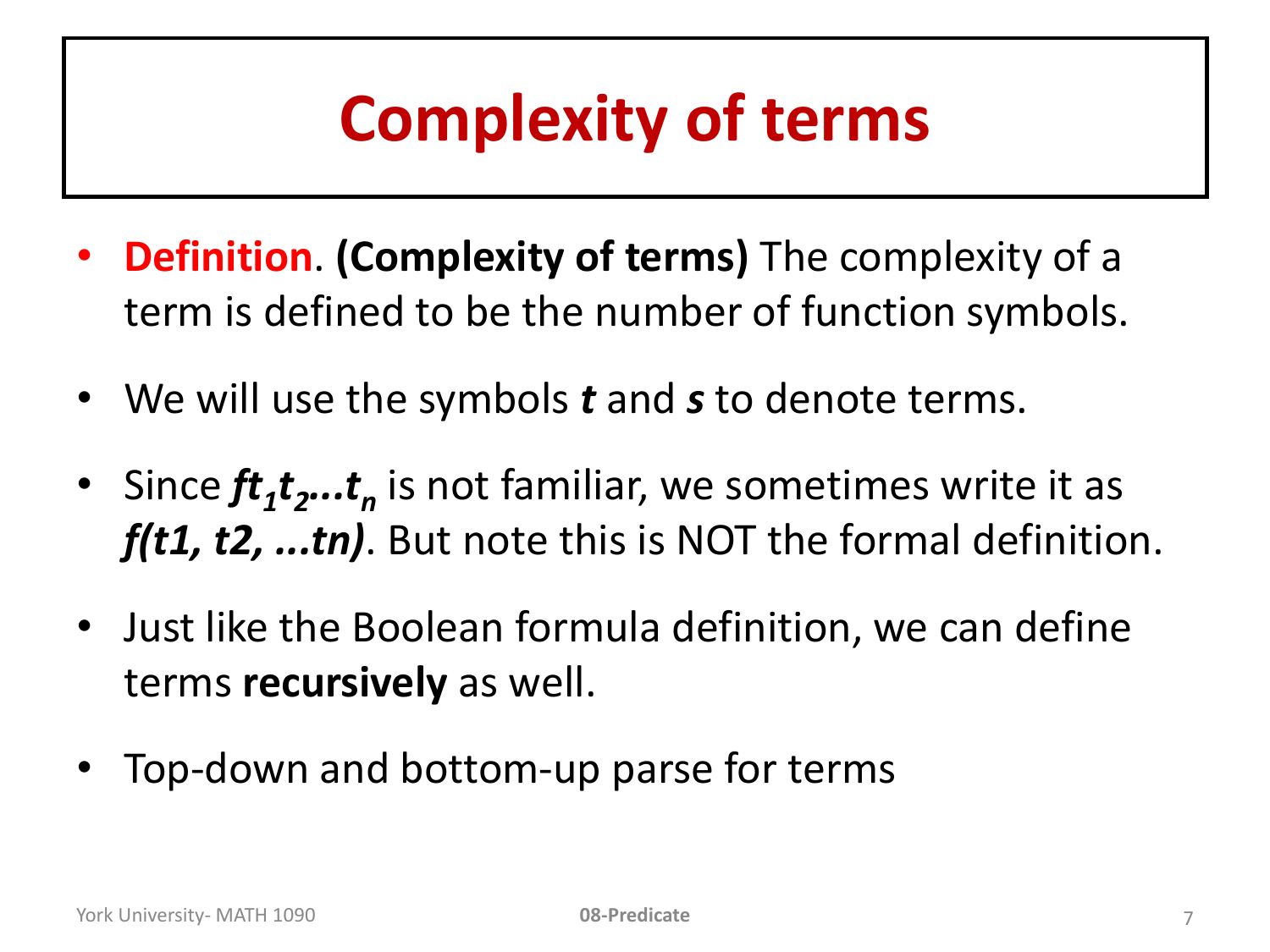# **Atomic formulae**

- Atomic formula of predicate logic are:
	- Boolean variables or constants
	- The string *s=t* for any terms t and s
	- $-$  The string  $\varphi t_{1}t_{2}$ .. $t_{n}$  for some predicate  $\varphi$  with arity n, and terms *t<sup>1</sup> , t2 , ...t<sup>n</sup>*
- Note: The complexity of above formulae is zero.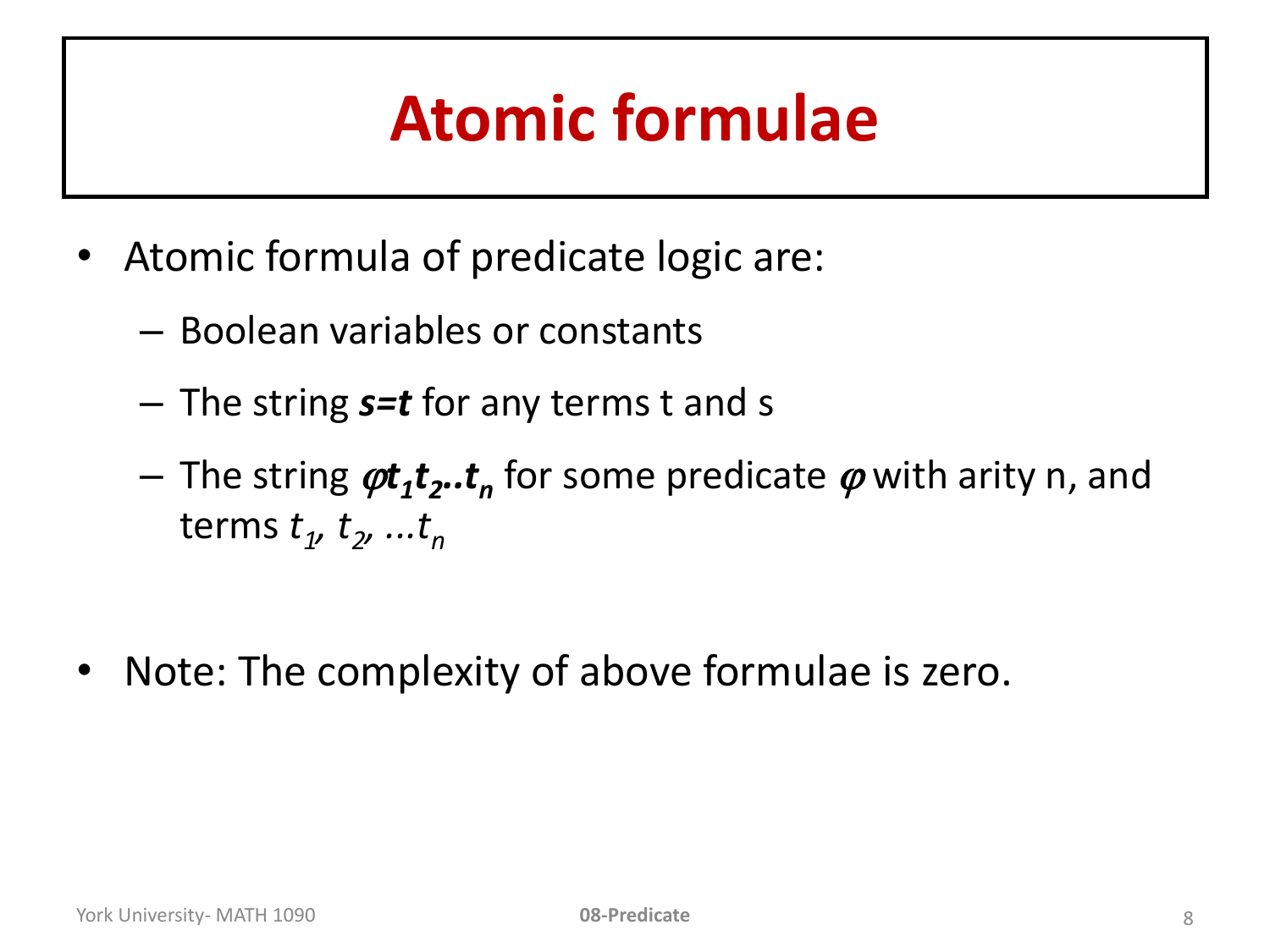# **Formula Calculation (formula-parse)**

- A *formula-calculation* is any finite and ordered sequence of strings that we may write respecting the following rules:
	- 1) At any step, we may write any atomic formulae.
	- 2) At any step, we may write  $(-, A)$ , provided we have already written A in a previous step.
	- 3) At any step, we may write  $(A \wedge B)$ ,  $(A \vee B)$ ,  $(A \rightarrow B)$ , or  $(A \equiv B)$ , provided we have already written A and B in a previous step.
	- 4) At any step, we may write  $((\forall x) A)$ , provided we have already written A in a previous step.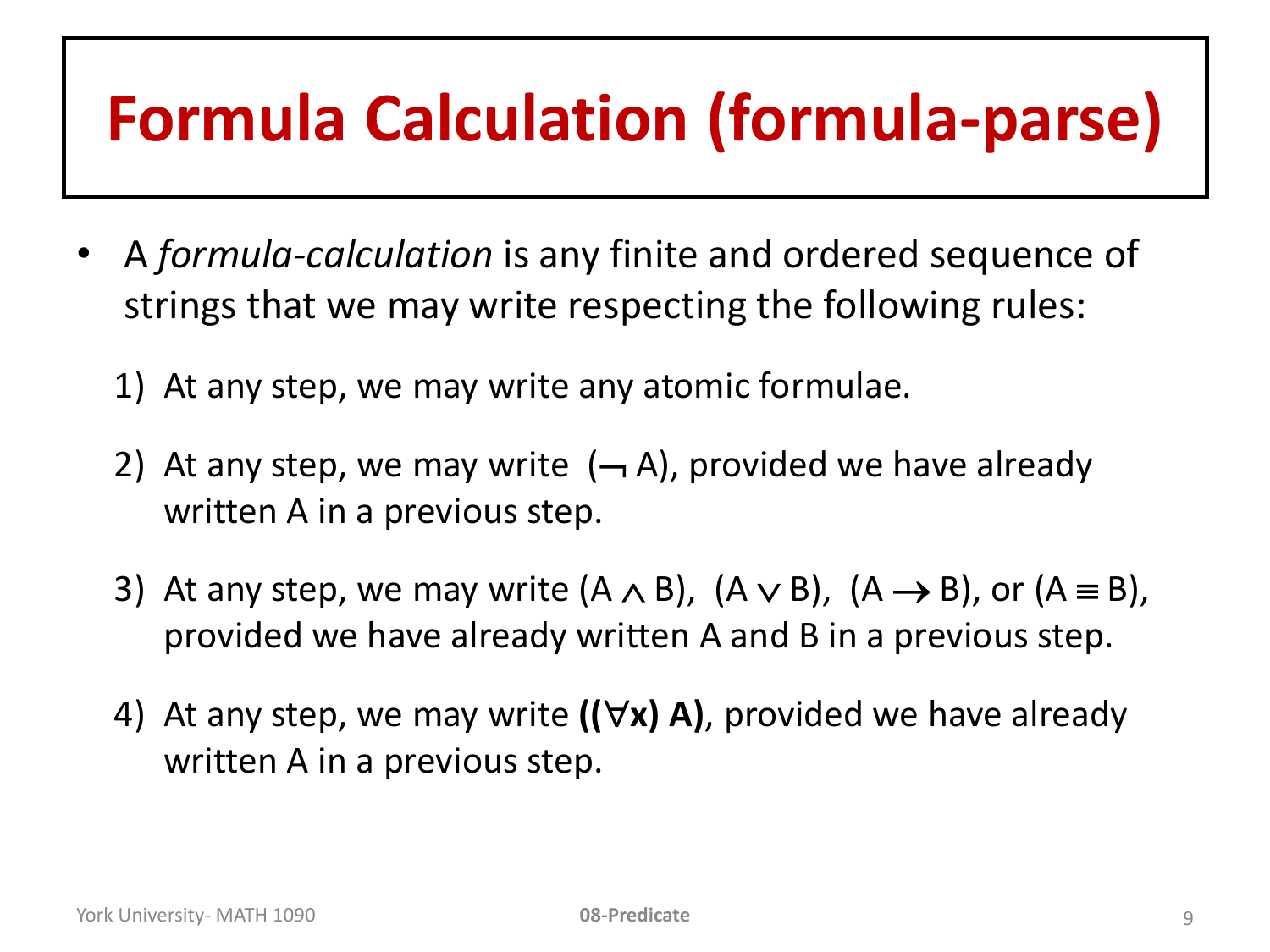# **Well-formed Formula**

- **Definition**.**(First-Order Formulae)** A string A over the alphabet introduced for predicate logic is a first-order formula or a well-formed-formula (wff) **iff** it is a string written at some step of some formula calculation.
- WFF is used to denote the set of all wff's.
- **Definition**. The complexity of a wff is the total number of occurrences of  $\forall$ ,  $\neg$ ,  $\wedge$ ,  $\vee$ ,  $\rightarrow$ ,  $\equiv$  in the formula.
- Note: Recursive definition of WFF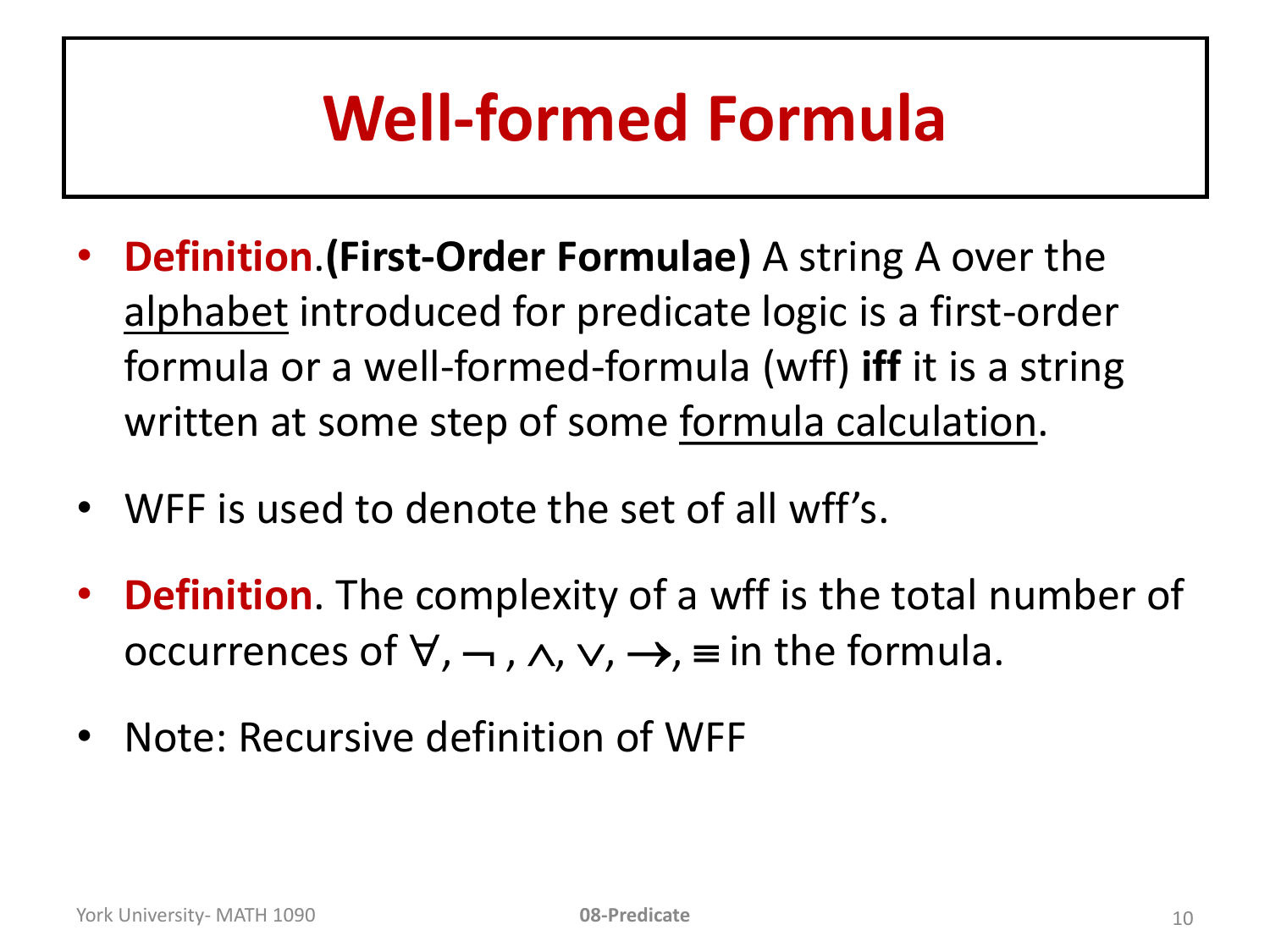### **Some abbreviations**

• **Definition. (Existential Quantifier)**

 $(\exists x) A$   $\equiv$   $(\neg ((\forall x) (\neg A)))$ 

- Another notation:
- $((\forall x) (B \rightarrow A)) \equiv (\forall x)_B A$
- $((\exists x) (B \wedge A)) \equiv (\exists x)_B A$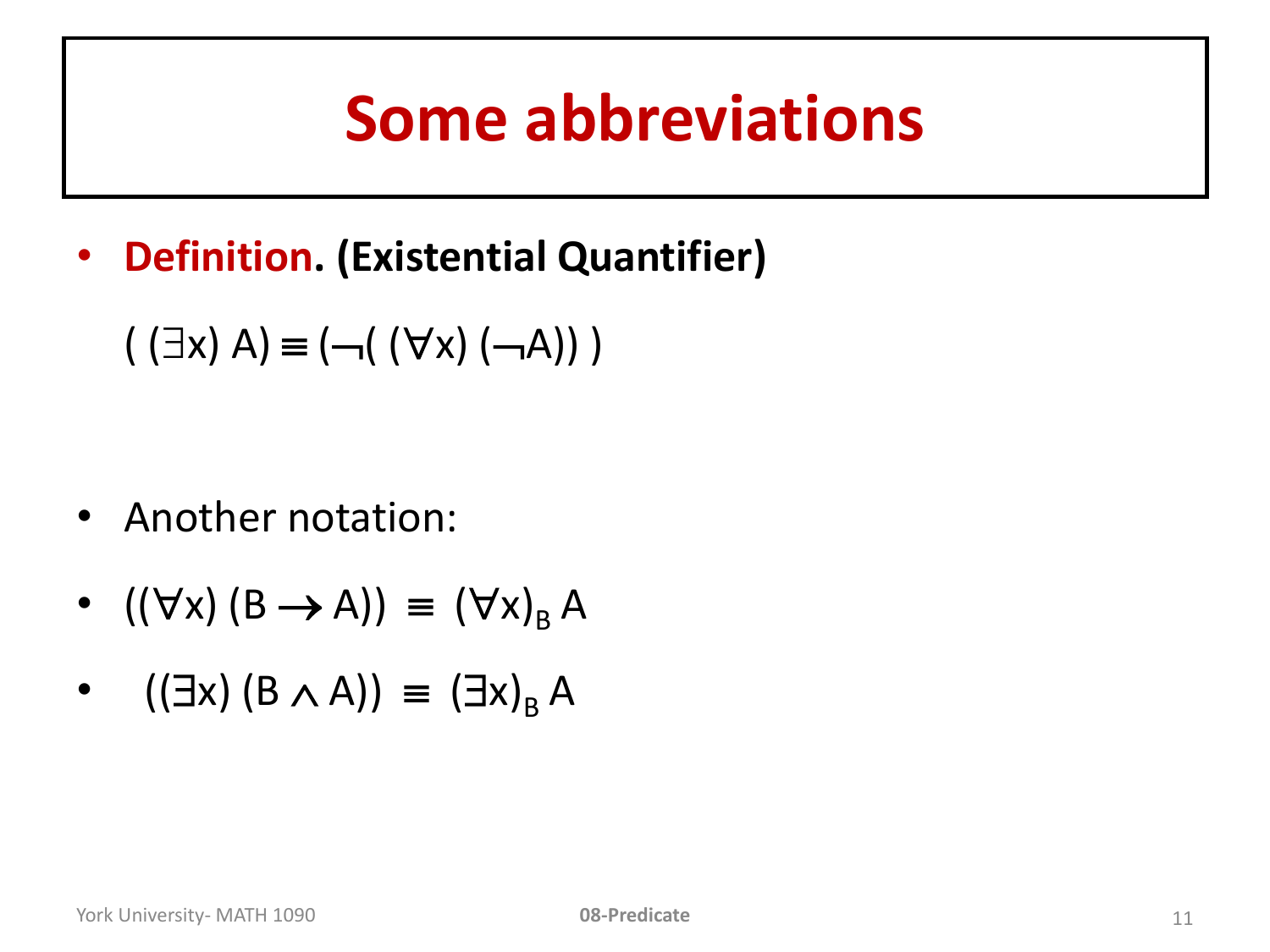# **Priorities, Bracket Reduction**

• Order of priorities

$$
\left\{\begin{matrix}(\forall \mathbf{x}) \\ \neg\end{matrix}\right\}, \wedge, \vee, \rightarrow, \equiv
$$

- If same priority, the rightmost acts first.
- Bracket reduction
	- Outermost brackets are redundant.
	- Any pair of brackets is redundant, if its existence can be understood from the above priorities.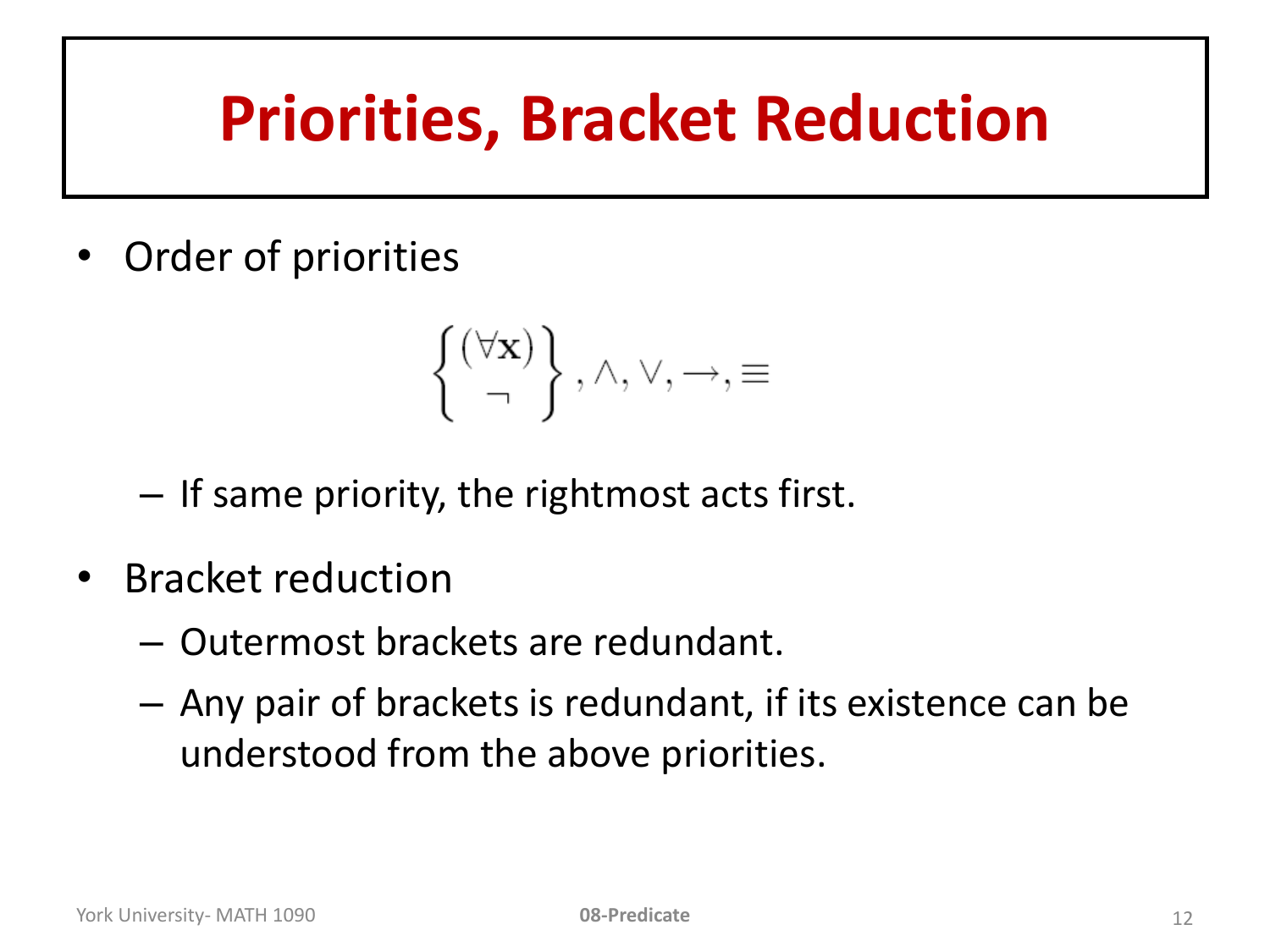#### **Bound and Free Occurrences of object variables**

- **Scope of a quantifier**
	- $-$  Example: B  $\rightarrow$  ( $\forall x$ ) A
	- Any x occurring in A is in the scope of  $(\forall x)$ .
	- Any x occurring in B is not in the scope of  $(\forall x)$ .
- An occurrence of a variable x in a formula is **bound** iff
	- $-$  It occurs in a substring  $(\forall x)$ , or
	- $-$  It occurs in the scope of some ( $\forall x$ )
- An occurrence of a variable x in a formula is **free** iff it is not bound.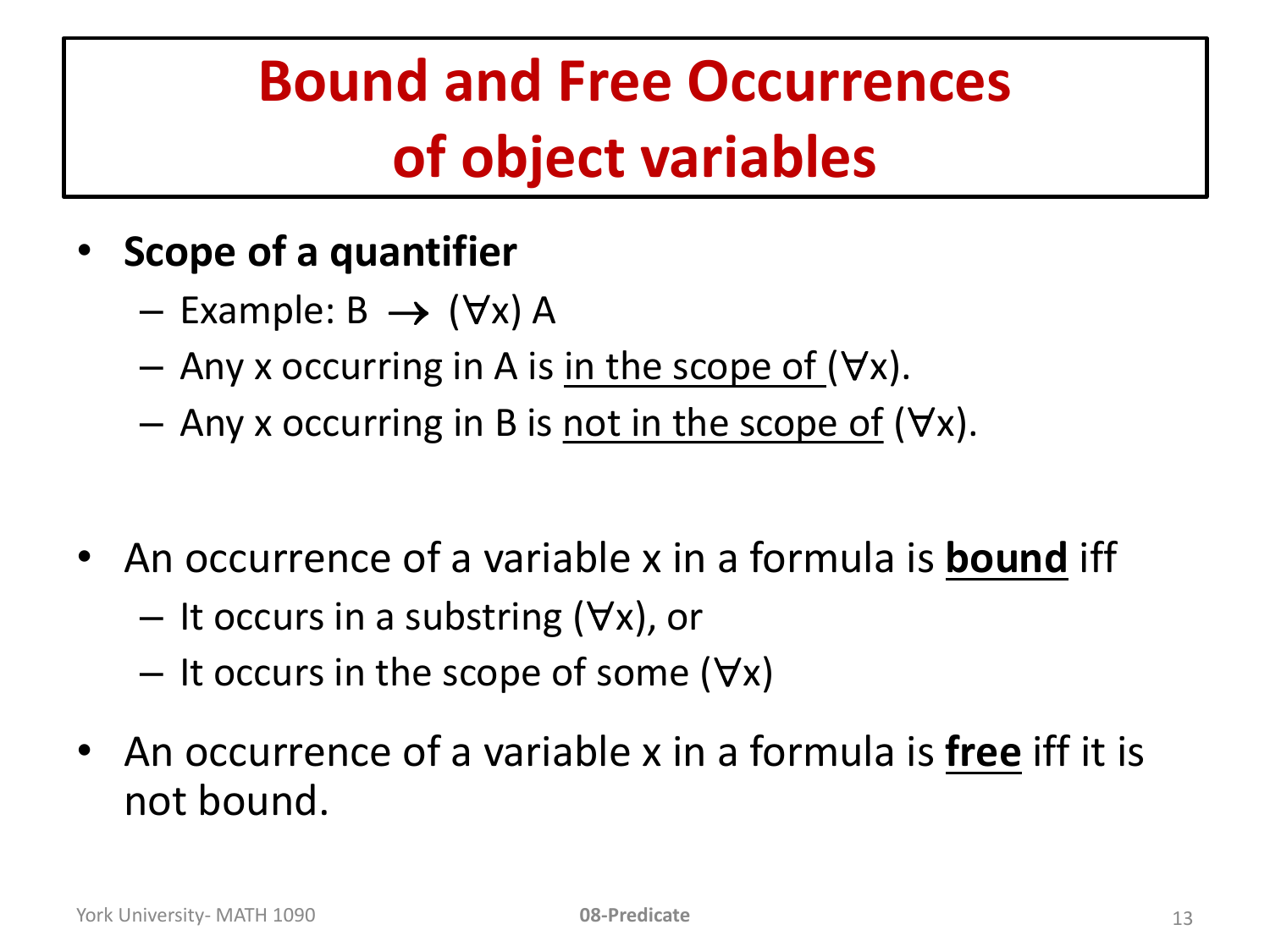### **Subformulae & Abstraction**

#### • **Definition. (Subformulae)** B is a subformula of A iff

- 1) B is identical to A, or
- 2) A is  $(-C)$  and B is subformula of C, or
- 3) A is  $(C \circ D)$  and B is a subformula of C or D or both, or
- 4) A is  $((\forall x) C)$  and B is a subformula of C.
- Note: A subformula is a (well-formed) formula.

- To write the **abstraction** of a formula, we need to (iteratively)
	- identify the shortest possible subformulae of A than contains non-Boolean symbols and
	- replace it by fresh Boolean variables.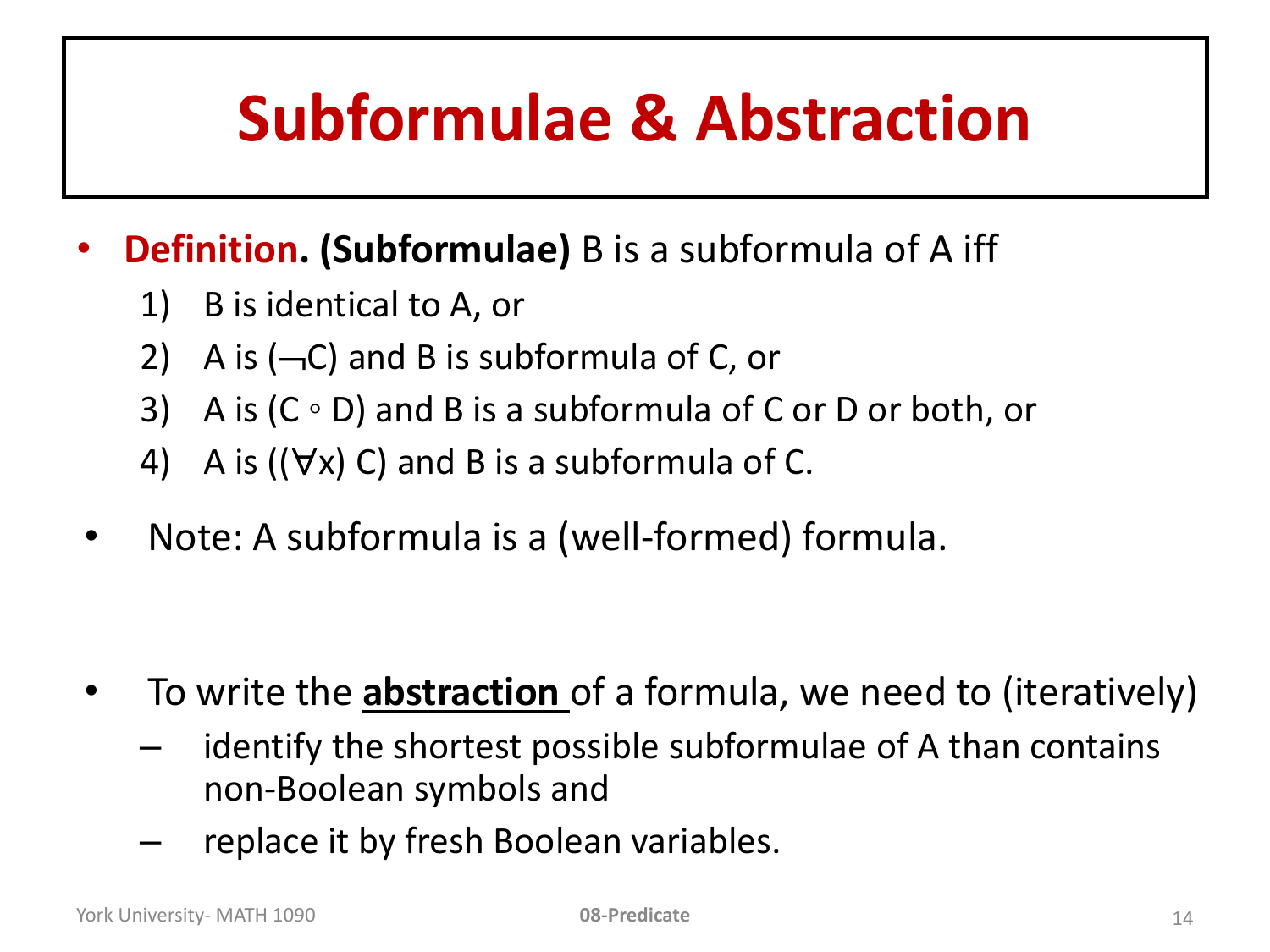#### **Tautologies and Tautological Implications**

- The formula A is a tautology ( or  $\ \models_{\text{taut}} A$ ) iff the **abstraction** of A is a tautology.
- Examples:

$$
\models_{\text{taut}} x=y \lor \neg x=y
$$

$$
\models_{\text{taut}} \varphi x \lor q \equiv q \lor \varphi x
$$

- We write  $\Gamma \models_{\text{taut}} A$  iff the *abstractions* of the formula in  $\Gamma$  tautologically imply the *abstraction* of A.
	- For example  $x=y \models_{\text{taut}} x=y \vee (\forall x) \varphi x$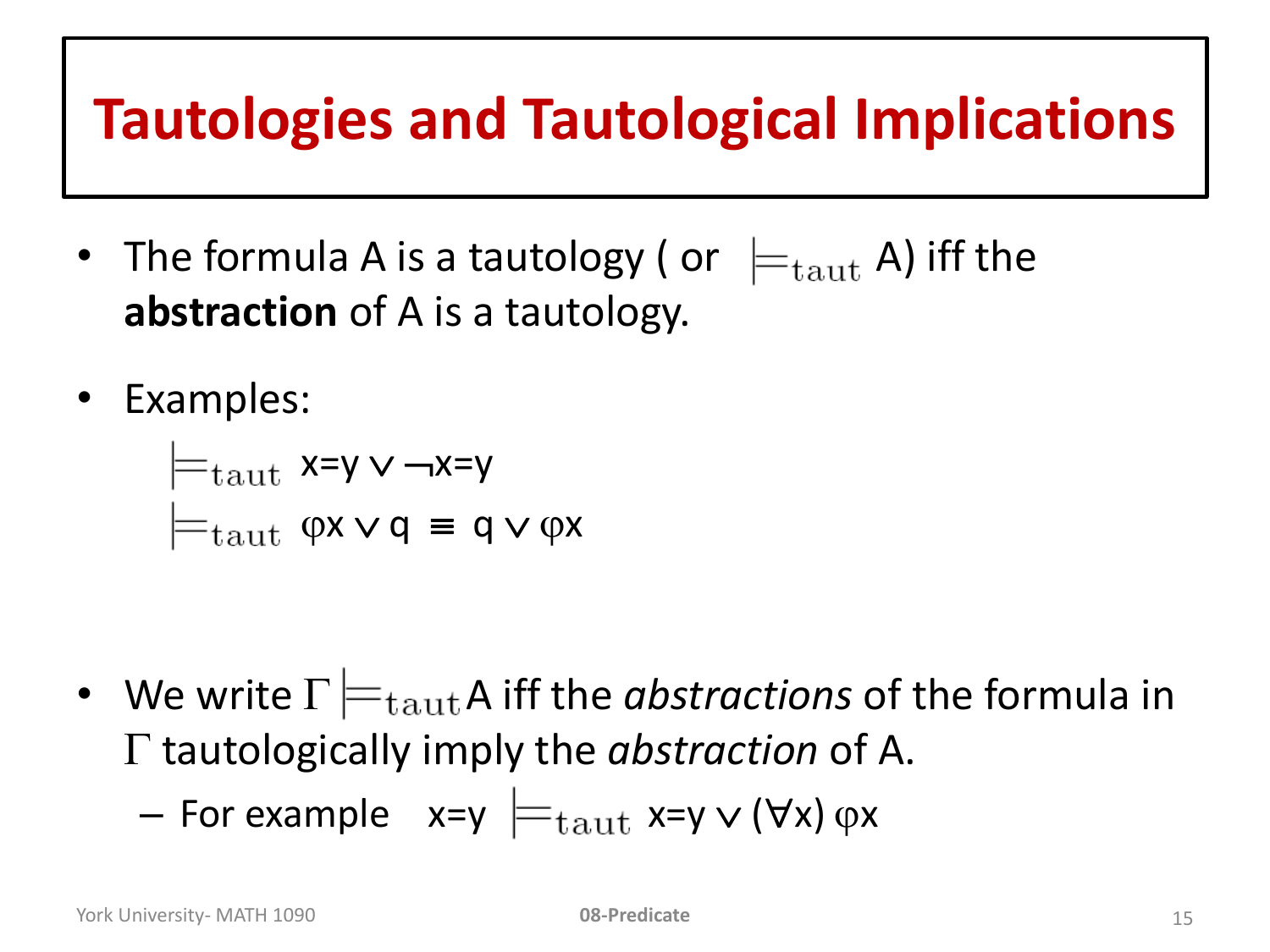#### **Substitution**

#### **Substituting terms into (object) variables in terms**

 $s[\mathbf{x} := t]$  is:

if s is a constant or a variable other than **x**  $\begin{cases}\ns & \text{if } s \text{ is a constant of} \\
t & \text{if } s \text{ is } \mathbf{x} \\
f(s_1|\mathbf{x} := t], \dots, s_n|\mathbf{x} := t]\n\end{cases} \quad \text{if } s \text{ is } f(s_1, \dots, s_n)$ 

• Example:

 $g(f(x+1, y*6))$  [x:=2]

#### is  $g(f(2+1, y*6))$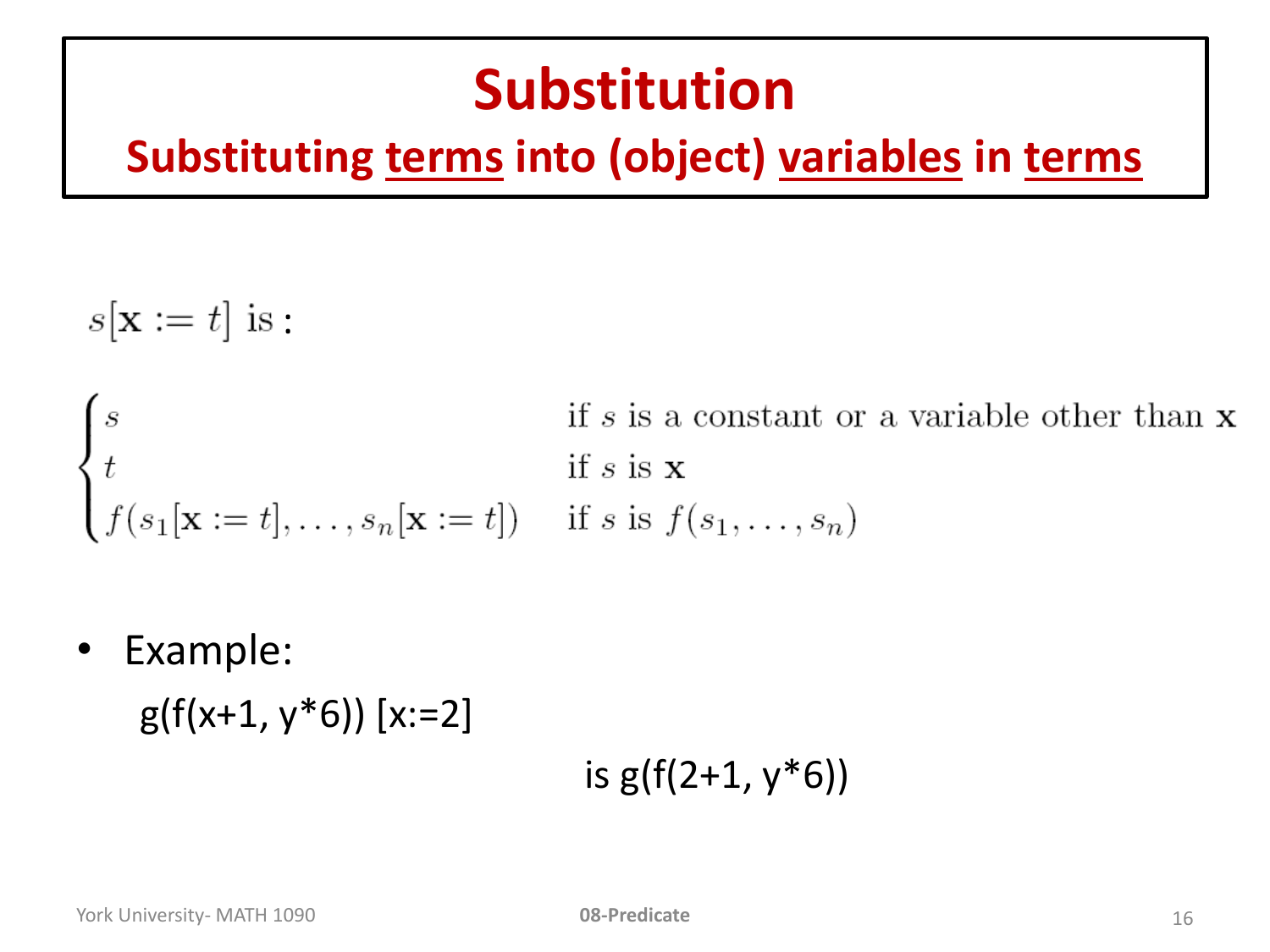# **Substitution**

#### **Substituting terms into (object) variables in formulae**

$$
A[\mathbf{x} := t] \text{ is :}
$$
\n
$$
\begin{cases}\n\phi(s_1[\mathbf{x} := t], \dots, s_n[\mathbf{x} := t]) & \text{if } A \text{ is } \phi(s_1, \dots, s_n) \\
s_1[\mathbf{x} := t] = s_2[\mathbf{x} := t] & \text{if } A \text{ is } s_1 = s_2 \\
\neg C[\mathbf{x} := t] & \text{if } A \text{ is } \neg C \\
C[\mathbf{x} := t] \circ D[\mathbf{x} := t] & \text{if } A \text{ is } C \circ D \\
A & \text{if } A \text{ is one of } p, \top, \bot, \boxed{(\forall \mathbf{x})B} \\
(\forall \mathbf{y})B[\mathbf{x} := t] & \text{if } A \text{ is } (\forall \mathbf{y})B, \text{ where } \mathbf{y}(\neq \mathbf{x}) \text{ does not occur in } t \\
\text{undefined}\n\end{cases}
$$
\n
$$
\begin{cases}\n\text{underlined} \\
\text{undefined} \\
\text{and } \mathbf{x} \text{ is free in } B\n\end{cases}
$$

• In other words, substitute unless a variable in t gets captured!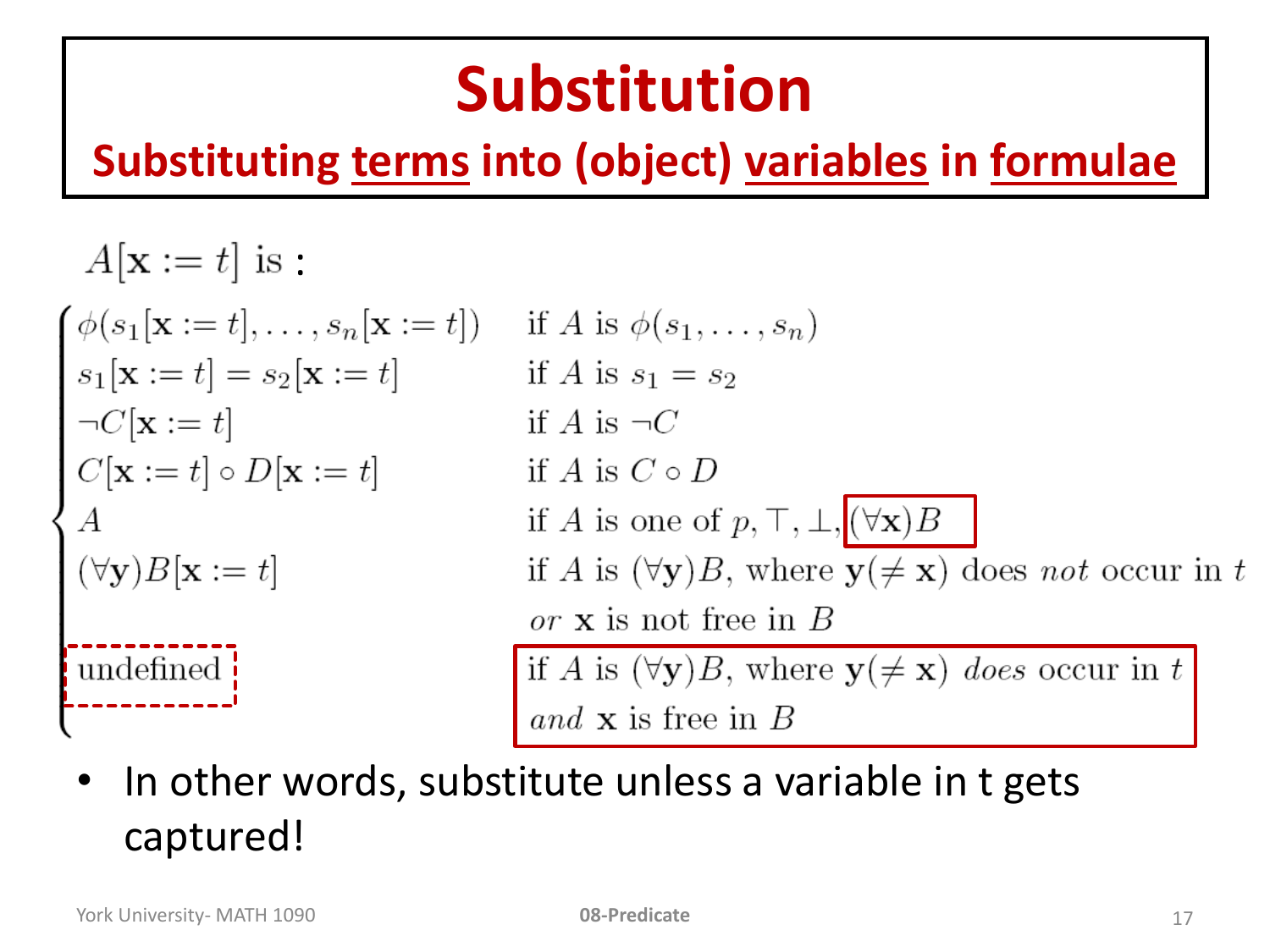#### **Unconditional substitution**

**Substituting formulae into (Boolean) variables in formulae**

- $A[\mathbf{p} \setminus B]$  is:
	- if  $A$  is  $p$ A<br>  $\begin{cases}\nA & \text{if } A \text{ is in } AF \\
	\neg C[\mathbf{p} \setminus B] & \text{if } A \text{ is } \neg C \\
	C[\mathbf{p} \setminus B] \circ D[\mathbf{p} \setminus B] & \text{if } A \text{ is } C \circ D \\
	(\forall \mathbf{x}) C[\mathbf{p} \setminus B] & \text{if } A \text{ is } (\forall \mathbf{x}) C\n\end{cases}$ if  $A$  is in  $AF$  but is not p
- This is simply substitution, without any conditions!
- Example:  $((\forall x)(p \equiv \varphi x))(p \setminus x=y)$ is  $((\forall x) (x=y \equiv \varphi x))$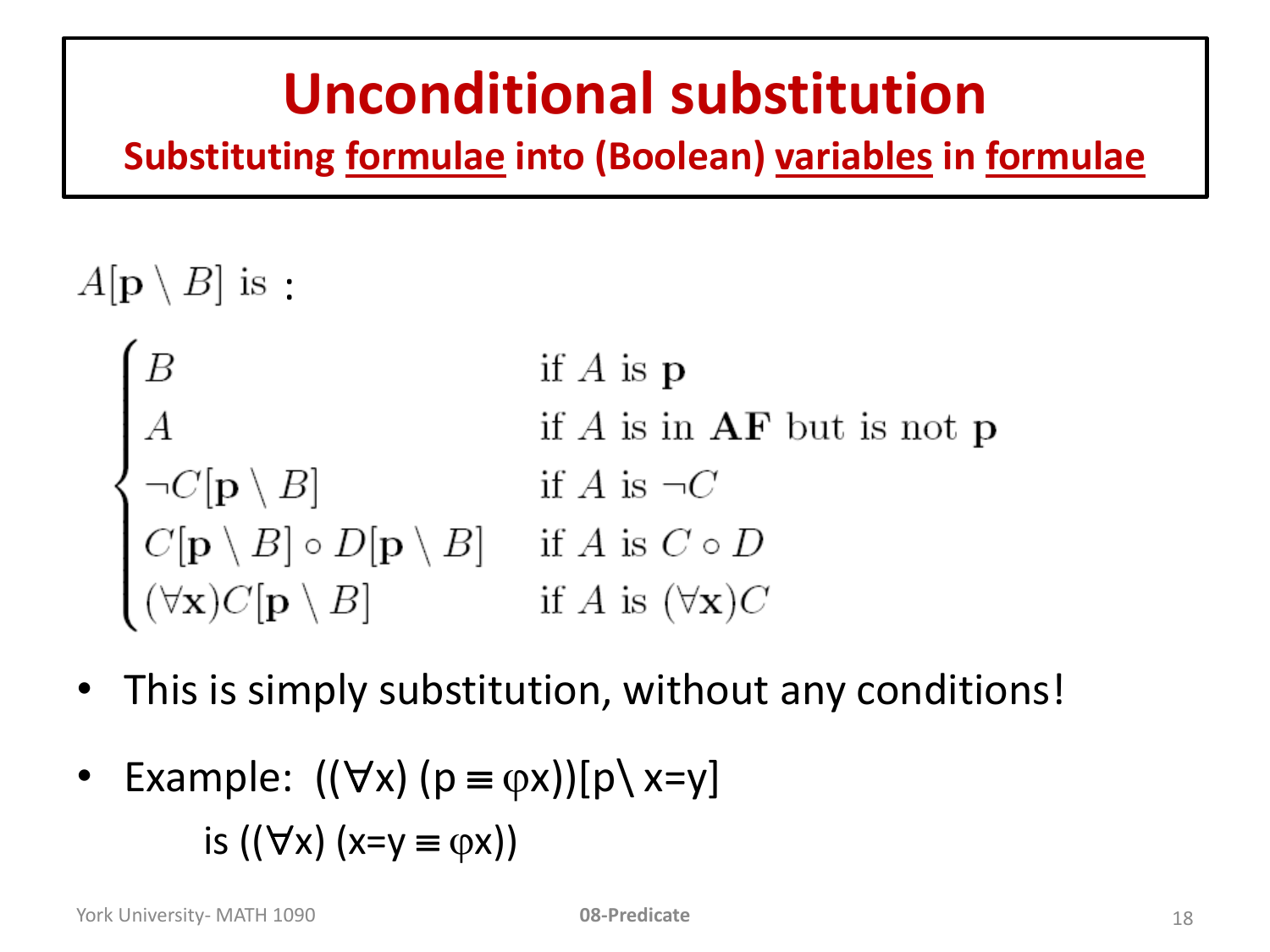#### **Conditional Substitution**

**Substituting formulae into (Boolean) variables in formulae**

 $A[\mathbf{p} := B]$  is:

- if  $A$  is  $p$  $\begin{cases}\nB & \text{if } A \text{ is } \mathbf{p} \\
A & \text{if } A \text{ is in } \mathbf{AF} \text{ but is not } \mathbf{p} \\
\neg C[\mathbf{p} := B] & \text{if } A \text{ is } \neg C \\
C[\mathbf{p} := B] \circ D[\mathbf{p} := B] & \text{if } A \text{ is } C \circ D \\
(\forall \mathbf{x}) C[\mathbf{p} := B] & \text{if } A \text{ is } (\forall \mathbf{x}) C \text{ and } \mathbf{x} \text{ is not free in } B \\
\text{else undefined}\n\end{cases}$
- Substitute unless an object variable gets captured!
- Example:  $((\forall x)(p \equiv \varphi x))[p:=x=y]$  is undefined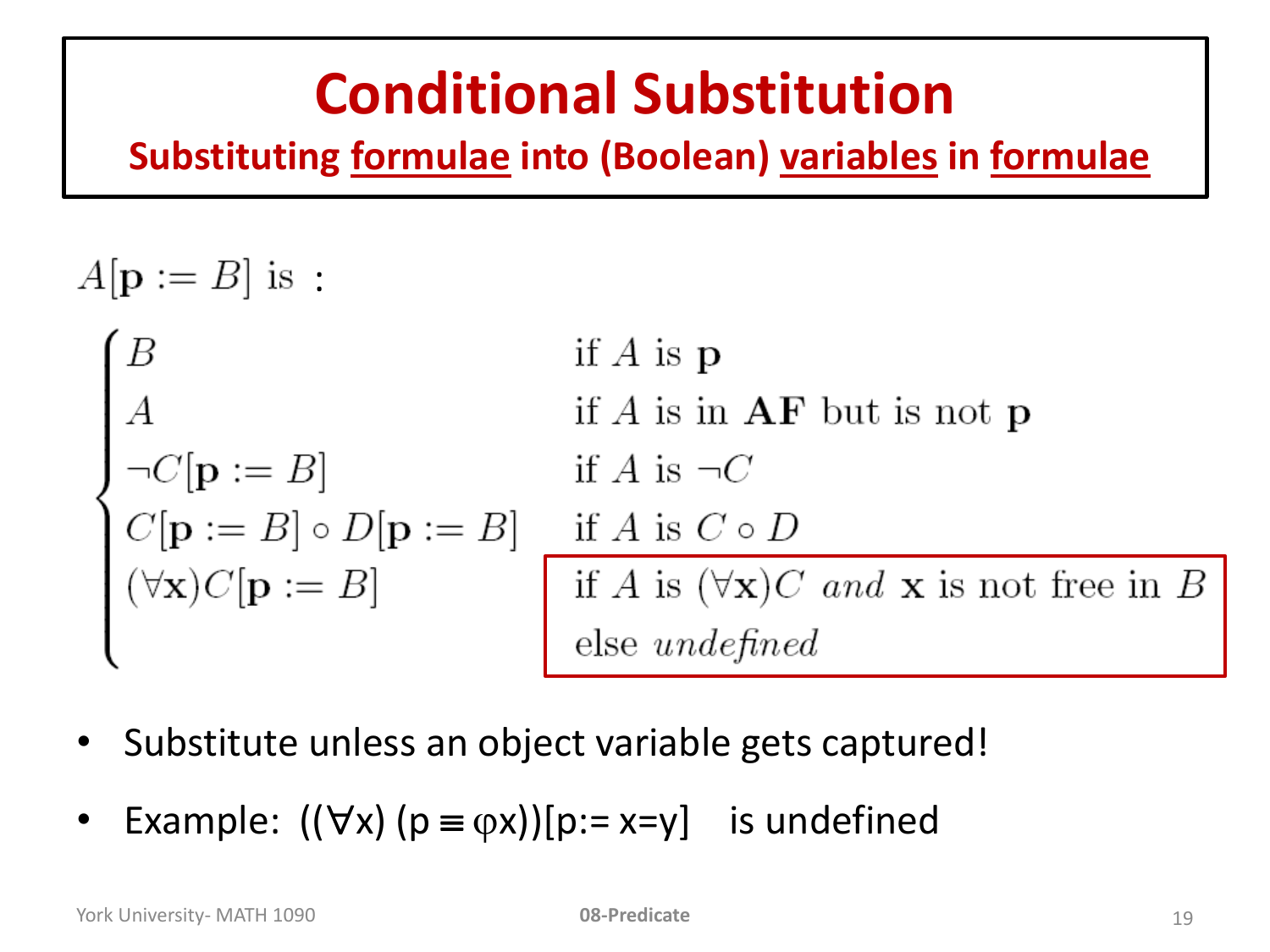### **Partial Generalization**

• **Definition. (Partial Generalization)** B is a partial generalization of A if B is A prefixed by *zero or more*  universal quantifiers (with any bound variables).

• Example: Some partial generalizations of ( $p \equiv \varphi x$ )  $(p \equiv \varphi x)$ ,  $(\forall x)(p \equiv \varphi x)$ ,  $(\forall y)(p \equiv \varphi x)$ ,  $(\forall x)(\forall y)(p \equiv \varphi x),$   $(\forall x)(\forall x)(\forall y)(p \equiv \varphi x),$ 

...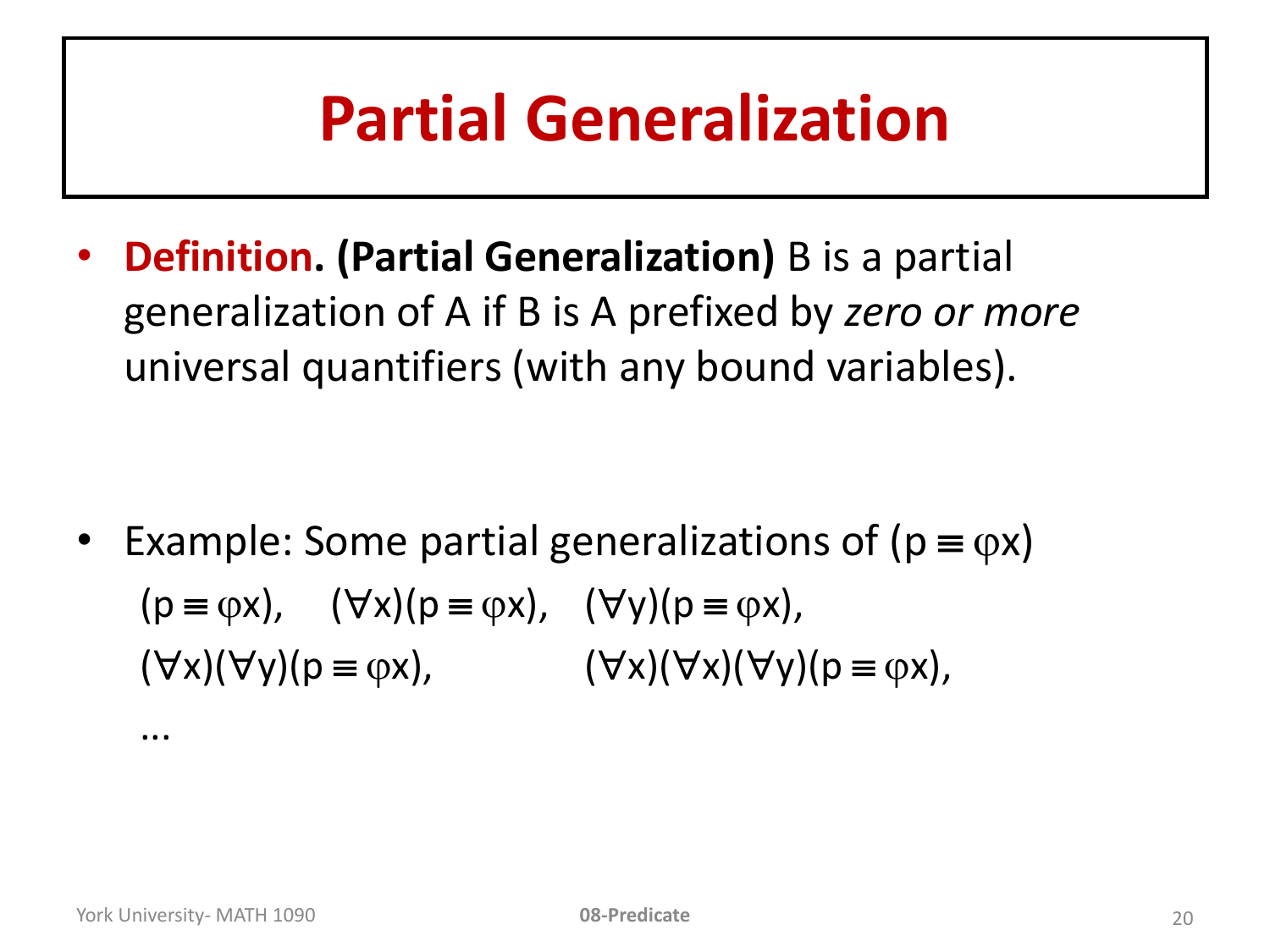# Logical Axiom of First-Order Logic ( $\Lambda$ <sub>1</sub>)

The logical axioms of Predicate logic consist of all possible partial generalizations of any formulae in the following forms:

- Ax1. All *tautologies*.
- Ax2. *Specialization* axiom or *substitution* axiom:

 $(\forall x)$ A  $\rightarrow$  A[x:=t]

- Ax3.  $(\forall x)(A \rightarrow B) \rightarrow (\forall x)A \rightarrow (\forall x)B$
- Ax4.  $A \rightarrow (\forall x)A$ , where x is not free in A.
- Ax5. Identity axiom: x=x, for any variable x
- Ax6. Leibniz axiom for equality:

 $t=s \rightarrow (A[x:=t] \equiv A[x:=s])$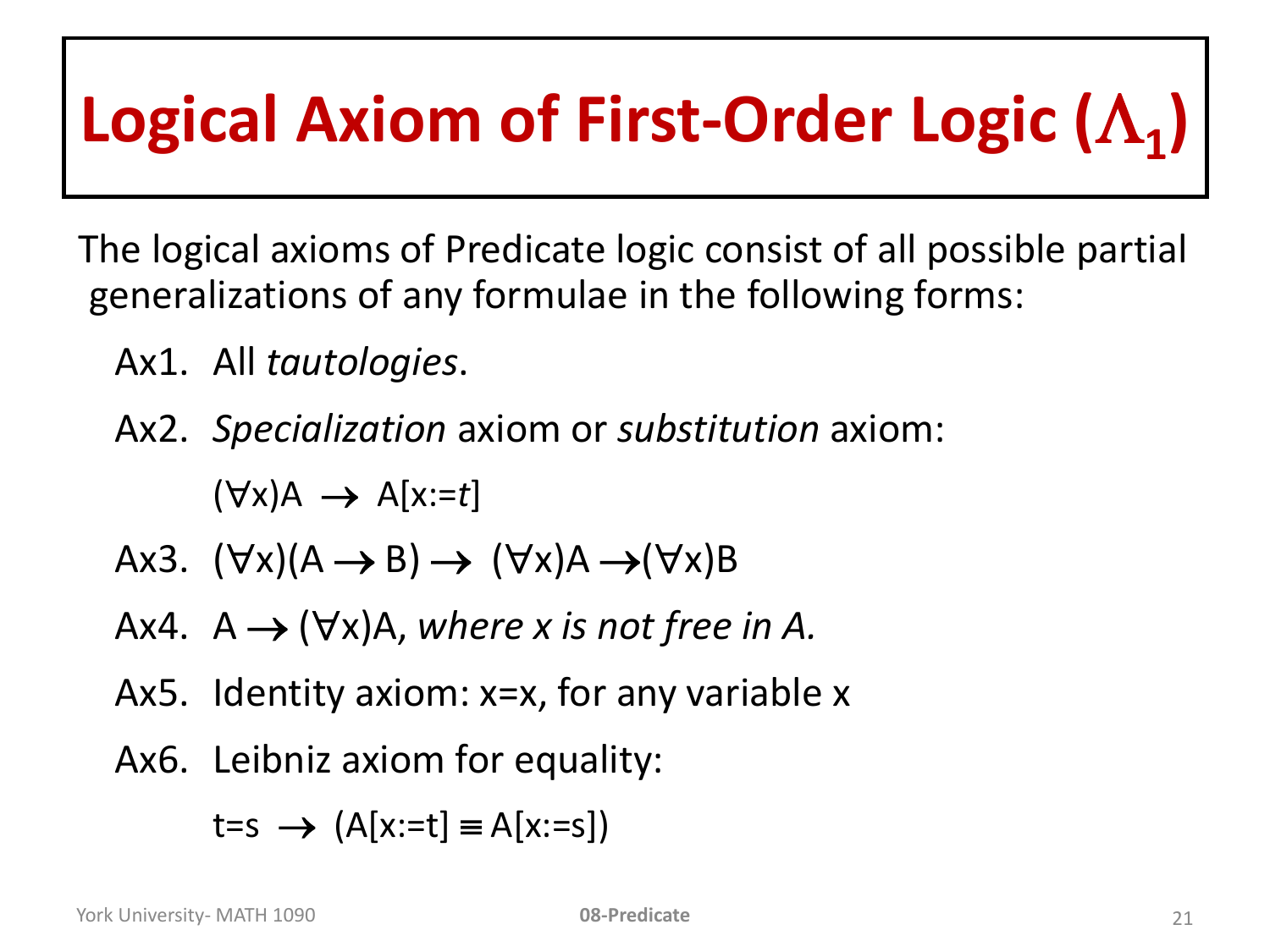#### **First-order Rules of inference**

$$
\frac{A, A \equiv B}{B}
$$
 (Eqn)  

$$
\frac{A \equiv B}{C[\mathbf{p} := A] \equiv C[\mathbf{p} := B]}
$$
 (Boolean Leibniz or BL)

provided *p is not in the scope of a quantifier in C*

• Due to above condition, there won't be any captures.